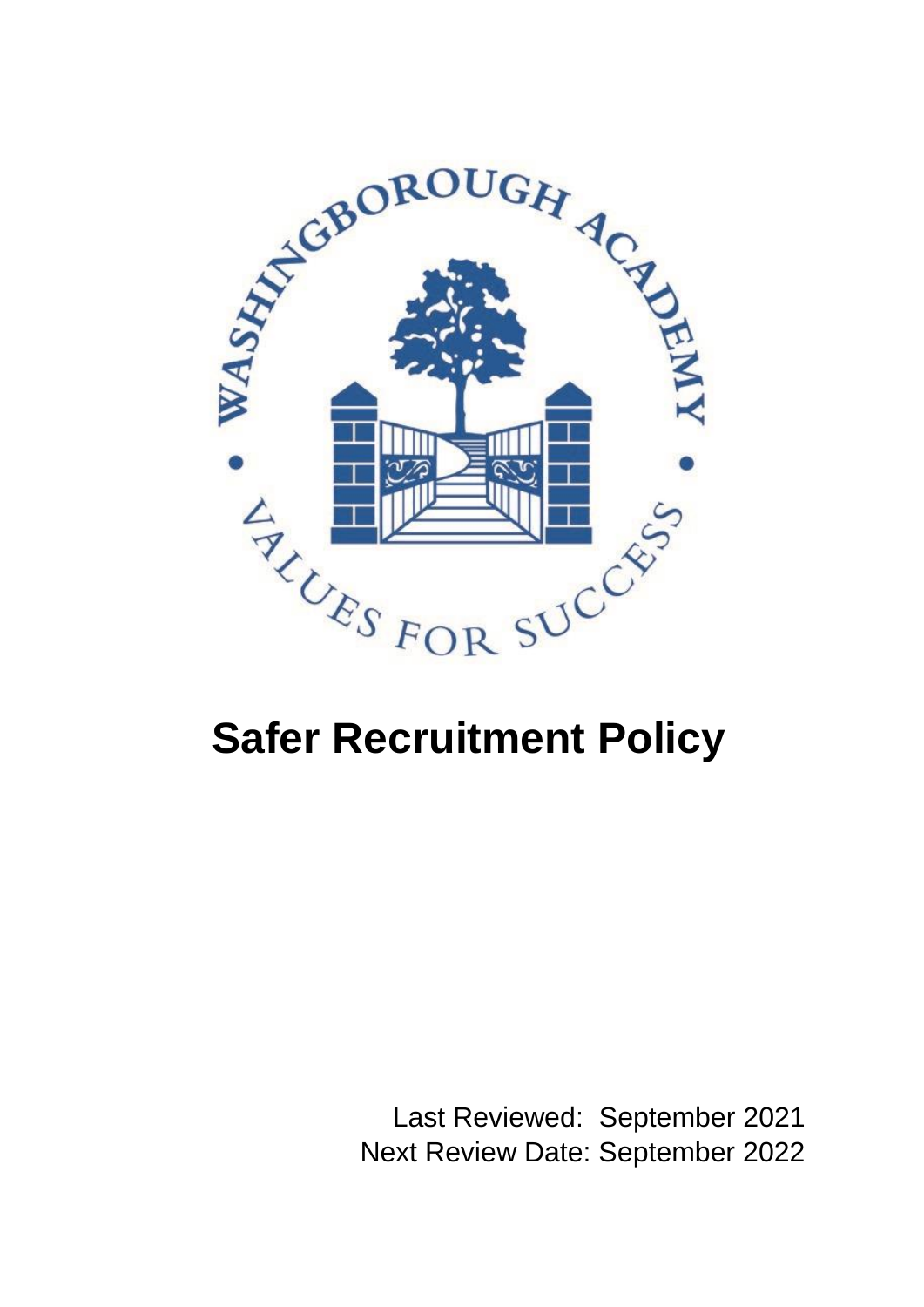

# **Introduction**

In line with the Academy's statutory duties under the Safeguarding Vulnerable Groups Act 2006, the DfE Keeping Children Safe in Education guidance and the Protection of Freedoms Act 2012 to safeguard children, the Academy is required to carry out a number of checks on all staff, whether they are permanent, temporary, casual, voluntary, Academy based supply or agency-based supply.

This policy does not form part of any employee's terms and conditions of employment and is not intended to have contractual effect. It is provided for guidance to all members of staff at the Academy who are required to familiarise themselves and comply with its contents. The Academy reserves the right to amend its content at any time.

# **Aims of this Policy**

The aims of the Academy's Safeguarding in Recruitment Policy are as follows:

- to ensure that the best possible staff are recruited on the basis of their merits, abilities and suitability for the position;
- to ensure safeguarding and promoting the welfare of children and young people is an integral factor at each stage of the recruitment and selection process;
- to adopt a safer recruitment process, which helps to promote a safe culture and complements other 'safety' elements such as health and safety and Academy security;
- to attract and recruit suitably skilled and motivated staff to help raise standards and reduce the risk to children and young people;
- to ensure that those that are responsible for each stage of the recruitment process demonstrate a professional approach by dealing honestly, efficiently and fairly with all applicants;
- to ensure that no job applicant is treated unfairly on any grounds including sex, sexual orientation, marital or civil partner status, pregnancy or maternity, gender reassignment, race, religion or belief, disability or age;
- to ensure compliance with all relevant recommendations and guidance including the recommendations of the DfE in the "Keeping Children Safe in Education" guidance and the Code of Practice published by the Disclosure and Barring Service;
- to ensure that the Academy meets its commitment to safeguarding and promoting the welfare of children and young people by carrying out all necessary pre-employment checks.

Employees involved in the recruitment and selection of staff are responsible for familiarising themselves, and complying with, the provisions of this policy.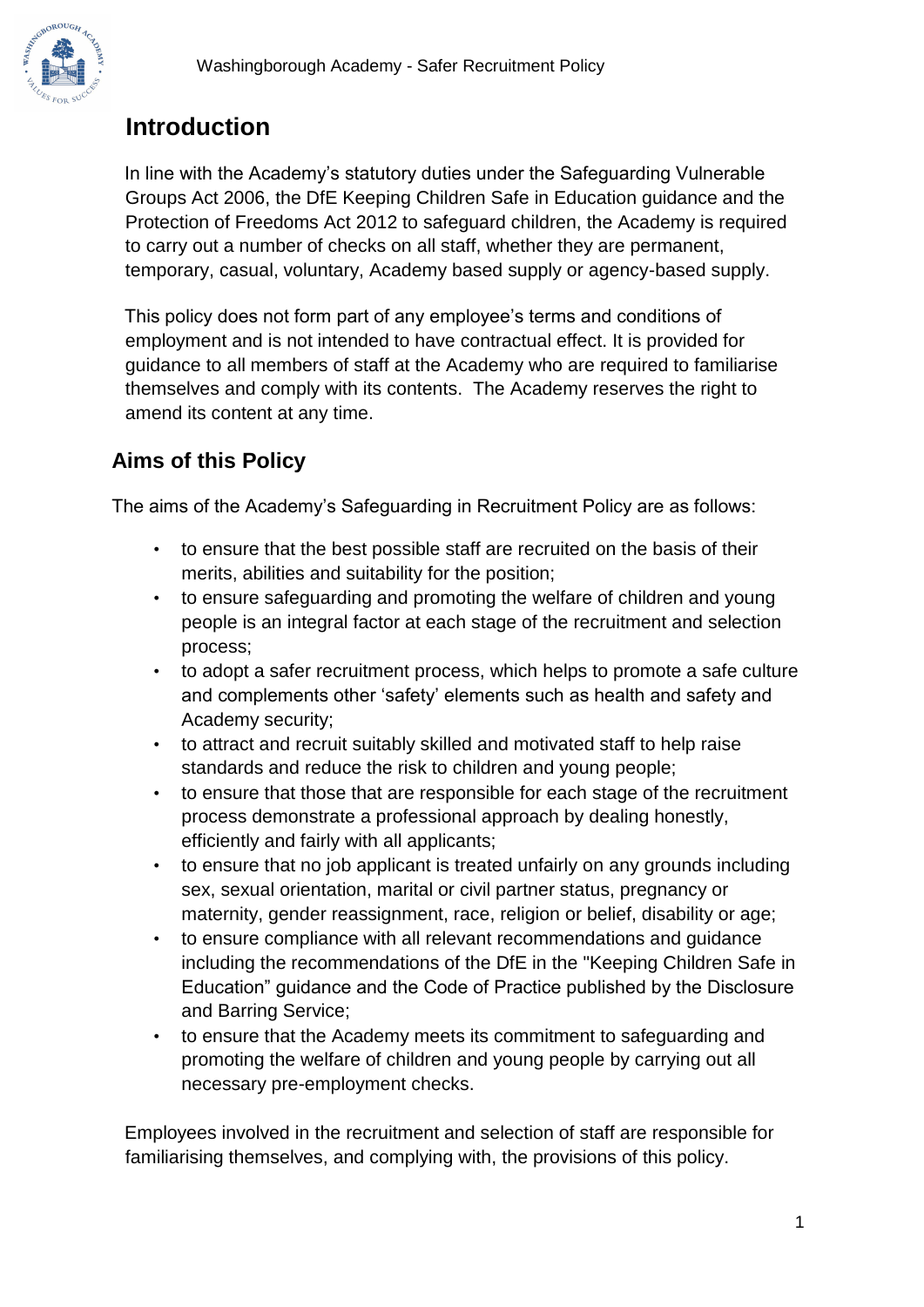

The measures described in this policy will be applied to all who are employed to work at the Academy and incorporated within the scope of this policy are staff employed by contractors, supply staff, volunteers and the like who work at the Academy

#### **Personal Data – Single Central Record**

The Academy holds a central record incorporating all employed staff (and others) that have contact with children. The record is available to the Senior Leadership Team, the Chair of Governors, and the Governor responsible for Safeguarding.

The record details a range of checks as set out by the DfE, and the responsibility for the maintenance of this record is with the Headteacher but this function can be delegated to a member of the Senior Leadership Team.

### **Equal Opportunities**

Fairness in how we recruit and select our staff plays a significant part in creating an equal opportunities environment. Our aim is that every internal and external applicant who applies for a position within the Academy is considered against criteria, which relates only to the requirements of the job.

# **The Recruitment and Selection Procedure - Prior to the Recruitment Process**

#### **Documents confirming Identification**

In accordance with the recommendations of the DfE, the Academy carries out a number of pre-employment checks in respect of all its prospective employees to ensure effective safeguarding.

All applicants who are invited to an interview will be required to bring the following evidence of identity, address and qualifications in order for the Academy to verify their name, date of birth and current address:

- current driving licence (including photograph) or passport or full birth certificate;
- two utility bills or statements (from different sources) less than three months old showing their name and home address;
- documentation confirming their National Insurance number (P45, P60 or National Insurance card); and
- documents confirming any educational and professional qualifications referred to in their Application Form.

These identification documents will also be sufficient to enable a Disclosure and Barring Service (DBS) check to be carried out (see below).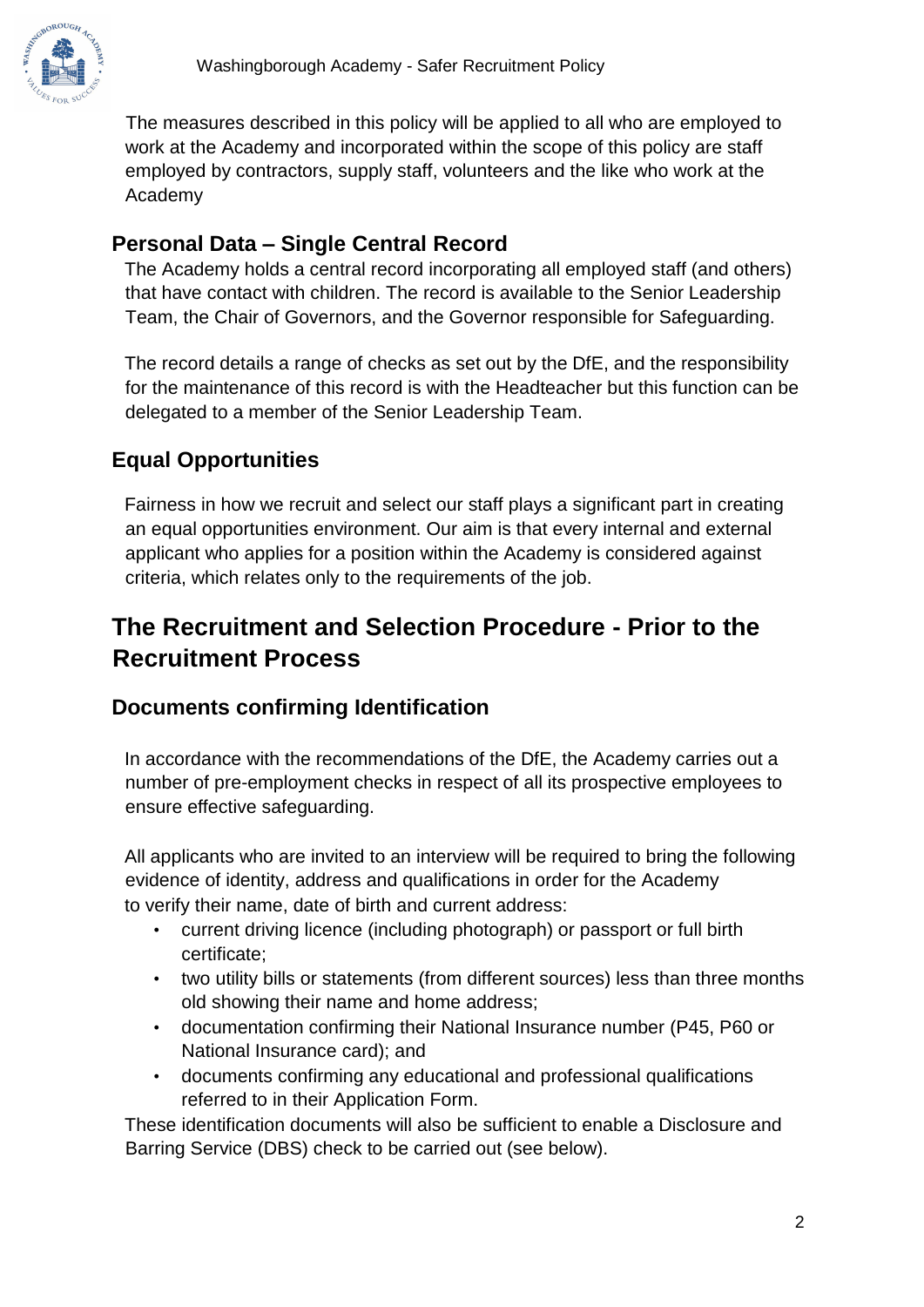

Where an applicant claims to have changed their name by deed poll or any other mechanism (e.g. marriage, adoption, statutory declaration) they will be required to provide documentary evidence of the change. In all cases original documents (not photocopies) must be provided.

Original documentation in respect of any specific qualifications relevant to the post (e.g. academic qualifications, vocational qualification such as the QTS or in relation to a specific subject field, First Aid or Food Hygiene) that has been entered on the application will also be required.

In the case of teaching staff and many support staff roles, references will have been sought prior to an interview and in other cases shortly thereafter. This applies to all internal applicants as well as external applicants.

Academy appointments are always subject to receipt of satisfactory references and satisfactory screening and vetting.

# **Advertising**

Adverts for vacancies will demonstrate the Academy's commitment to safeguarding in recruitment and vetting procedures, protecting every potential applicant from unfair practice and ultimately safeguarding children as much as possible. Promoting commitment to safeguarding and child protection can act as a deterrent to would-be abusers. Thought will be given to wording, pictures and images used to ensure that they could not be considered discriminatory.

The following information will usually be included within the text of the advert:

- name of Academy
- post title
- hours of work
- grade or scale
- salary (actual salary for part time)
- permanent or fixed term (stating duration if fixed term).
- brief details about what the job entails and the type of skills and experience required, including responsibility for safeguarding children.
- confirmation that an Enhanced DBS Disclosure will be required.
- contact details
- closing date

### **Job Descriptions & Person Specification**

Job descriptions will define the purpose, duties and responsibilities of the post, as well as the qualifications and experience needed to perform the job, with particular attention to working with vulnerable groups. The Job Description and Person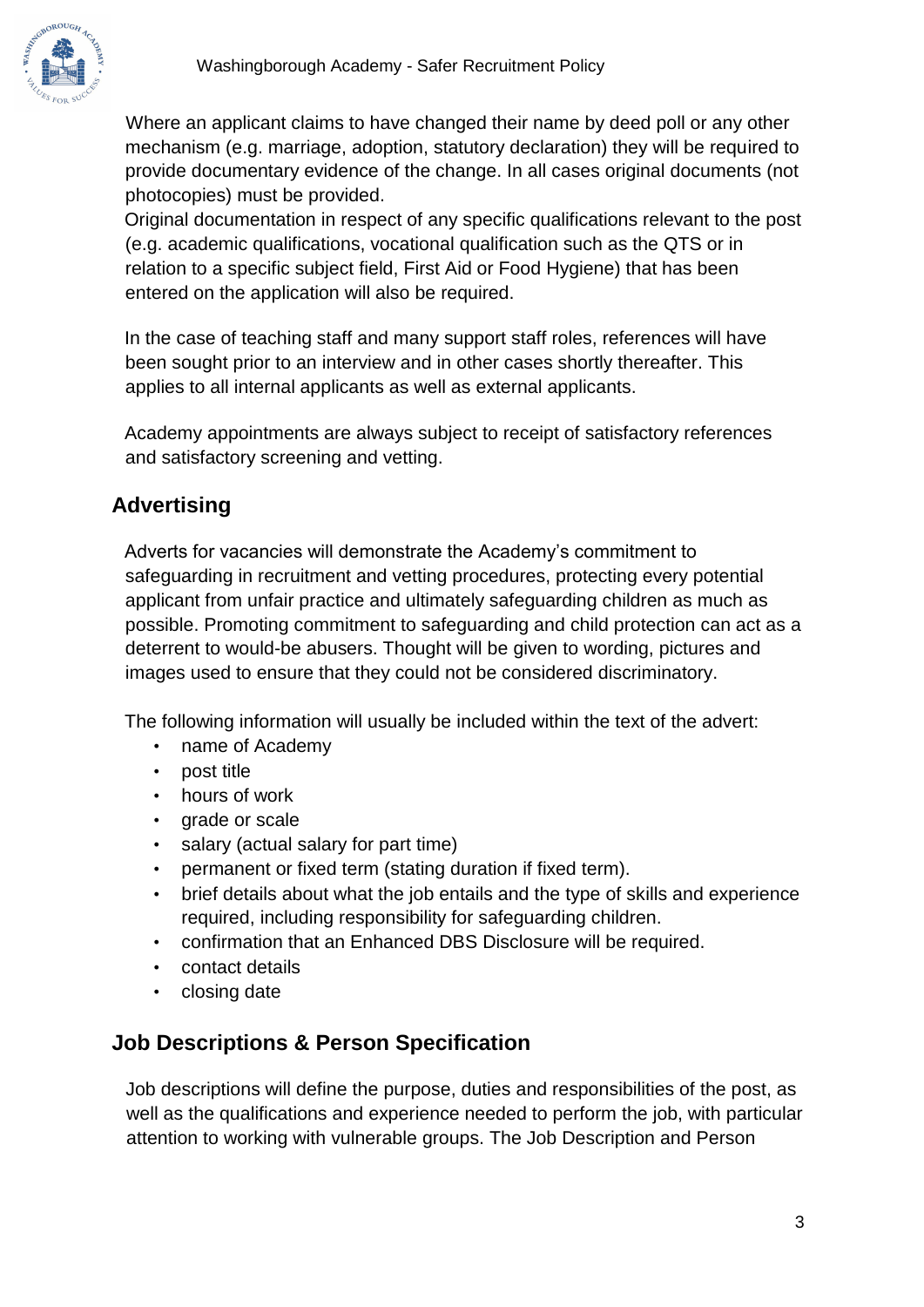

Specification will refer to the Academy's commitment to the safeguarding of students.

All posts at the Academy will require an Enhanced DBS Disclosure where an individual is likely to come into direct contact with pupils.

## **Application Pack**

The importance of safeguarding and protecting children at the Academy will be promoted throughout the recruitment process in order to deter unsuitable candidates.

The Academy's Application Pack will normally include the following: Application Form, Job Description and Person Specification, Information Sheet about the Academy, the Academy's Equal Opportunities Policy, the Academy's Child Protection Policy Statement and information on an Enhanced DBS check.

# **During the Recruitment Process**

#### **Interview**

The interview will assess the merits of each candidate against the job requirements and will explore their suitability to work with children. A face-to-face interview will always be carried out as part of the recruitment process unless exceptional circumstances apply.

The Interview panel will consist of a minimum of **two** interviewers, one of whom will be the safeguarding representative who will have completed their safer recruitment training. Where the interview is for a teaching post, the Headteacher, Assistant Headteacher will form part of the interview panel. Where the interview is for a support staff post, the Headteacher or Assistant Headteacher will form part of the selection panel.

#### **Interviews Conducted by Video Conference:**

In exceptional circumstances, interviews via video conferencing may take place. Such interviews should not be recorded or stored. The interviewee should be informed of this in the invitation to interview.

Candidates should be sent a request for ID (including photo ID) prior to the video interview to ensure that the person who is applying is the person who is interviewed.

### **English Fluency**

Employees working in any role that requires them to communicate with pupils, parents, guardians, staff and / or members of the community, must be able to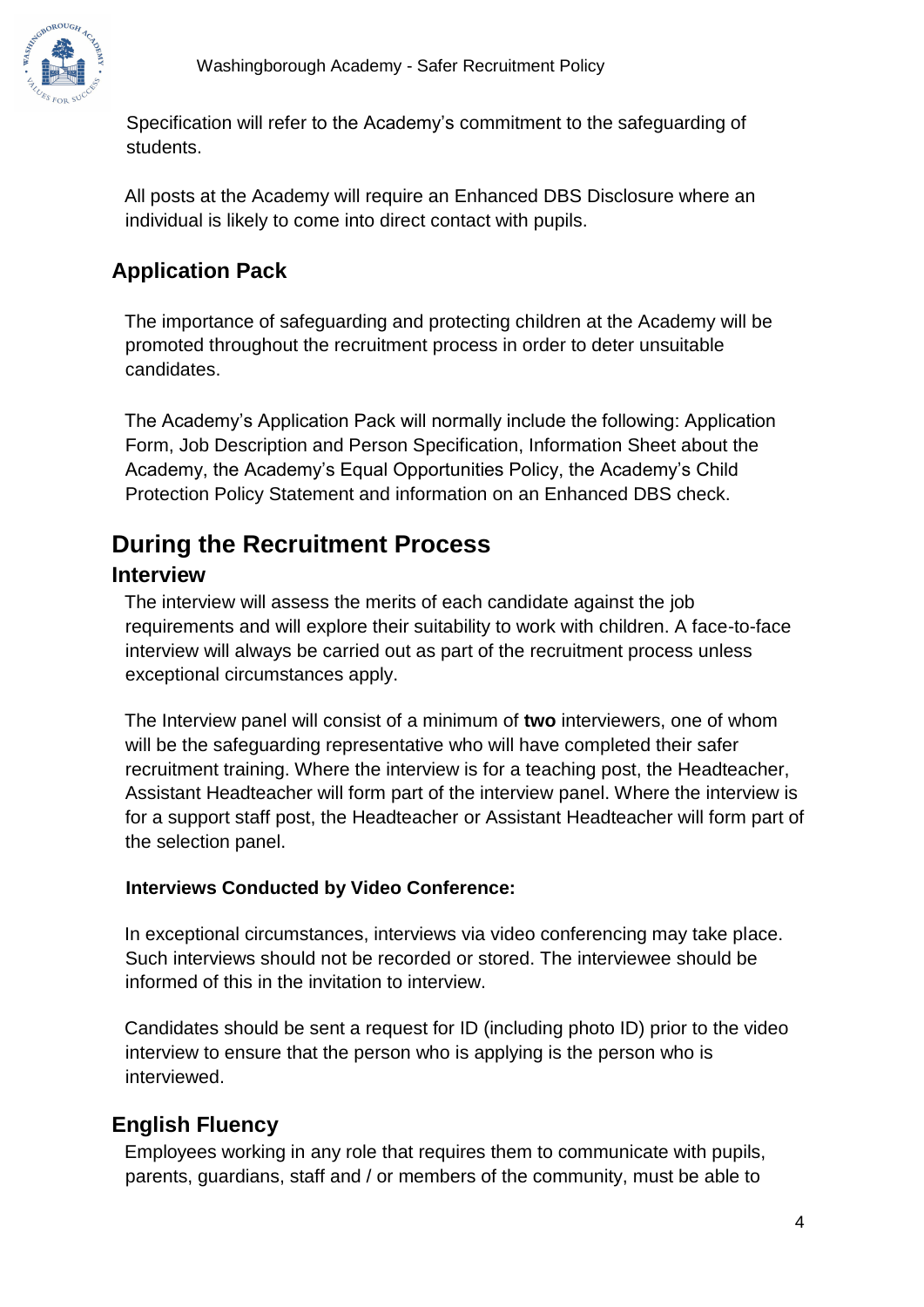

speak fluent English to enable the effective performance of the role and to ensure that they are able to abide by their safeguarding responsibilities.

The fluency duty does not create a higher standard than already required for Teachers at the Academy who are already annually appraised against the Teachers Standards.

## **Conditional Offer of Employment**

Any offer of employment with the Academy will be conditional on the satisfactory completion of the following:

- the receipt of at least two satisfactory references;
- satisfactory Enhanced DBS Disclosure and where the appointee has lived outside the United Kingdom, a certificate of good conduct (or equivalent) if applicable;
- where applicable, satisfactory DBS checks in respect of the Children's and Adult's Barred List;
- confirmation of the candidate's medical fitness (through a pre-employment health check);
- verification of qualifications by the individual by providing original certificates;
- verification of professional status where required;
- verification that the candidate has not been prohibited from teaching or carrying out teaching work by the Teaching Regulation Agency where relevant;
- verification that the candidate has not been prohibited from carrying out management work where relevant;
- Letter of professional standing from the overseas professional regulating authority where relevant;
- verification of the candidate's identity;
- verification of the candidate's right to work in the UK.

A record will be kept to show that the above checks have been carried out for all employees.

The details of checks will be reported to the police and/or the Disclosure and Barring Service (DBS) if:

- the DBS disclosure shows that an applicant has been disqualified from working with children;
- an applicant has provided false information in, or in support of, their application; or
- there are serious concerns about an applicant's suitability to work with children gained from other legitimate information sources (e.g. references). **Pre-employment Checks**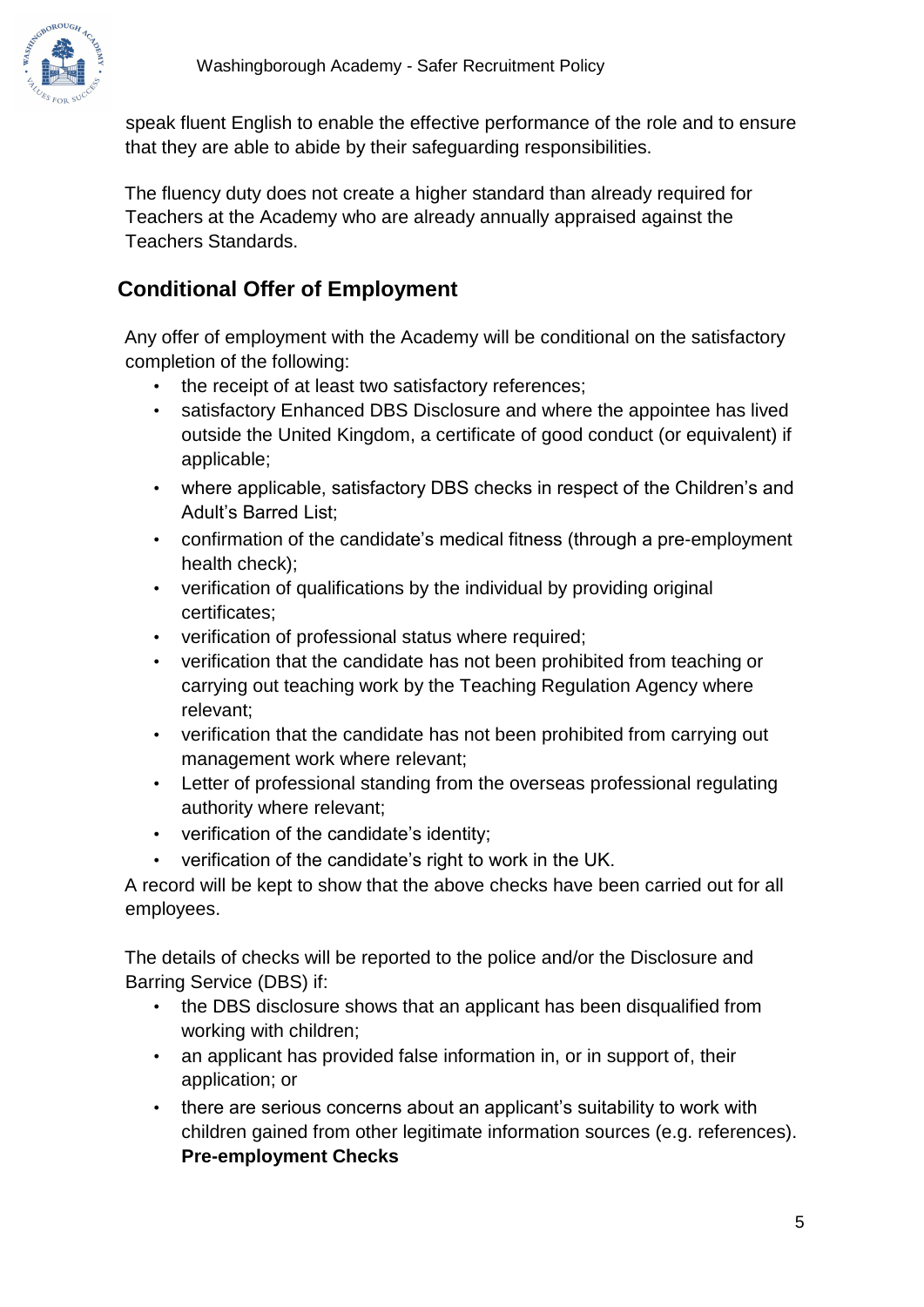

#### **References**

The purpose of obtaining a reference is to ensure that the Academy has objective and factual information to support appointment decisions. References will normally be taken up on shortlisted candidates prior to interview including staff who may already be employed by the Academy.

All offers of employment will be subject to the receipt of a minimum of two references which the Academy deems satisfactory, one of which must be from the applicant's current or most recent employer. If the current/most recent employment does/did not involve work with children, then the second referee should be from the employer with whom the applicant most recently worked with children. Neither referee should be a relative or someone known to the applicant solely as a friend.

All referees will be asked whether they believe the applicant is suitable for the job for which they have applied and whether they have any reason to believe that the applicant is unsuitable to work with children. All referees will be sent a copy of the Job Description and Person Specification for the role that the applicant has applied for. If the referee is a current or previous employer, they will also be asked to confirm the following:

- the applicant's dates of employment, salary, job title/duties, the reason for leaving, performance, sickness and disciplinary record;
- whether the applicant has ever been the subject of disciplinary procedures involving issues related to the safety and welfare of children (including any in which the disciplinary sanction has expired);
- whether any allegations or concerns have been raised about the applicant that relate to the safety and welfare of children or young people or behaviour towards children or young people;
- The Academy will only accept references obtained directly from the referee and it will not rely on references or testimonials provided by the applicant or on open references or testimonials;
- The Academy will compare all references with any information given on the application form. Any discrepancies or inconsistencies in the information will be taken up with the applicant before any appointment is confirmed.

#### **Criminal Record Check**

Due to the nature of the work, the Academy applies for criminal record certificates from the Disclosure and Barring Service ("DBS") in respect of all prospective staff members and volunteers.

The type of check that may be requested from the DBS will depend on the nature of the position. If the individual is applying for a position that may provide them with an opportunity to engage in regulated activity with children, then an Enhanced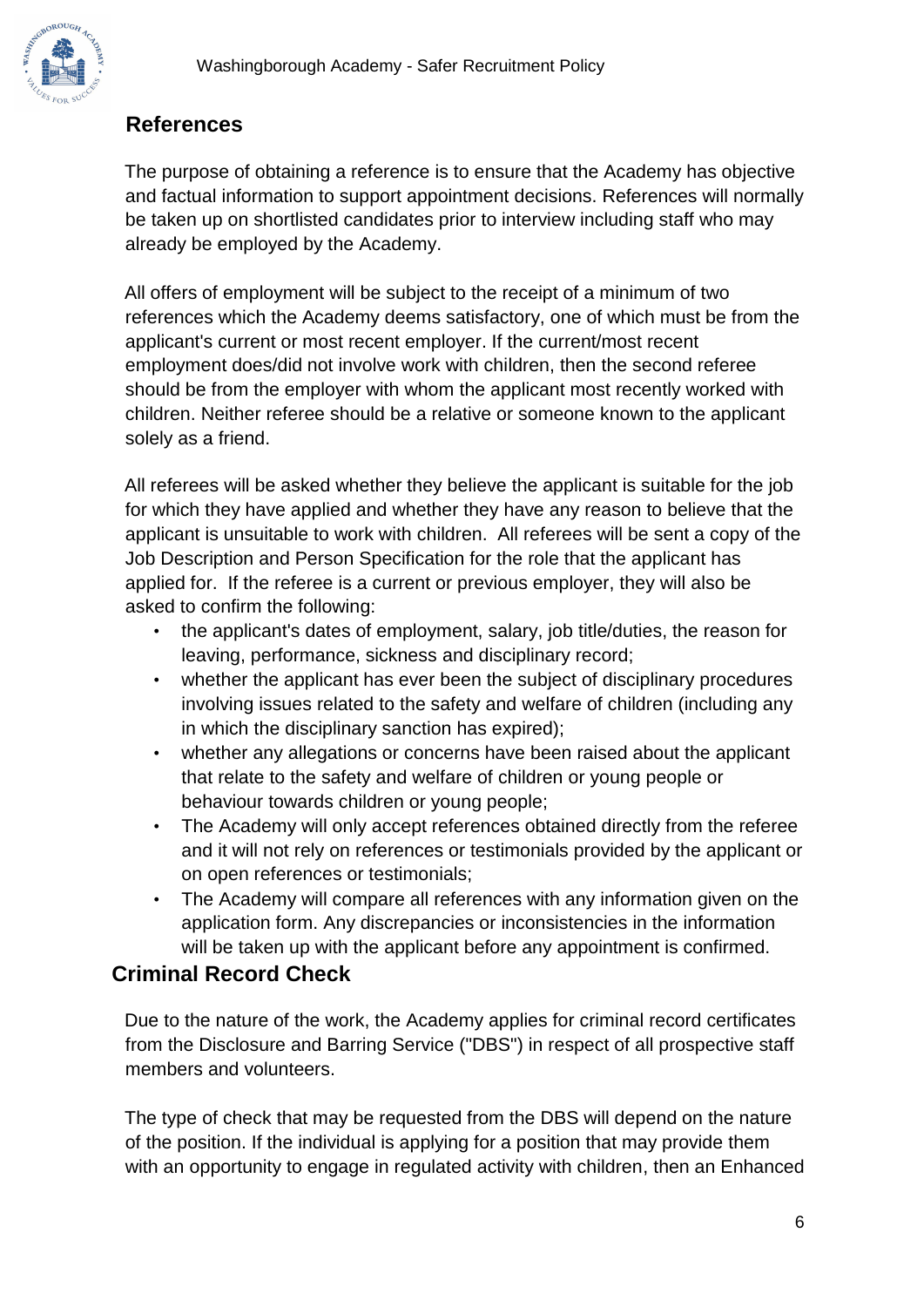

Check with Barred List will be required. This check will contain details of all convictions, adult cautions, reprimands or warnings (except those which are "protected" as defined in the Rehabilitation of Offenders Act 1974 (Exceptions) Order 1975 (Amendment) (England and Wales) Order 2013 and amended in 2020) held on the Police National Computer.

The Enhanced Check with Barred List will also reveal whether the individual is barred from working with children by virtue their inclusion on the lists of those considered unsuitable to work with children.

An Enhanced Check may also contain non-conviction information from local police records and/or protected information (as defined above) which the police consider may be relevant to the work the individual will be undertaking.

Applicants with recent periods of overseas residence and those with little or no previous UK residence may also be asked to apply for the equivalent of a Disclosure if one is available in the relevant jurisdiction(s). Should DBS clearance be delayed and employment commence before it is received, the Academy may agree to the individual commencing work but before doing so shall obtain a barred list check (where required), undertake a Risk Assessment on the prospective member of staff concerned and make arrangements as appropriate for the member of staff to be paired with or supervised by another member staff who has received DBS clearance.

### **Volunteers, Agencies and Agency Staff**

The Academy expects supply/temporary worker agencies/contractors that are used by the Academy to register with the Enhanced DBS Disclosure on their own account and to follow this policy or their own comparable policy. **Proof of registration will be required before the Academy will commission services from any such organisation.** 

The agency must provide evidence of the checks carried out on their central record.

The agency must also ensure that the supply staff member is aware that they have to bring in their DBS Certificate, proof of qualifications (e.g. QTS Certificate) and identification documents (proving their name, date of birth and address) on the first day of their supply work for the Academy.

The Academy reserves the right to terminate the contract with the agency and send home an agency staff member without notice should these terms of safe recruitment practice be breached by the agency or the member of agency staff. In this instance, the Academy will not be liable for any charges connected to the booking.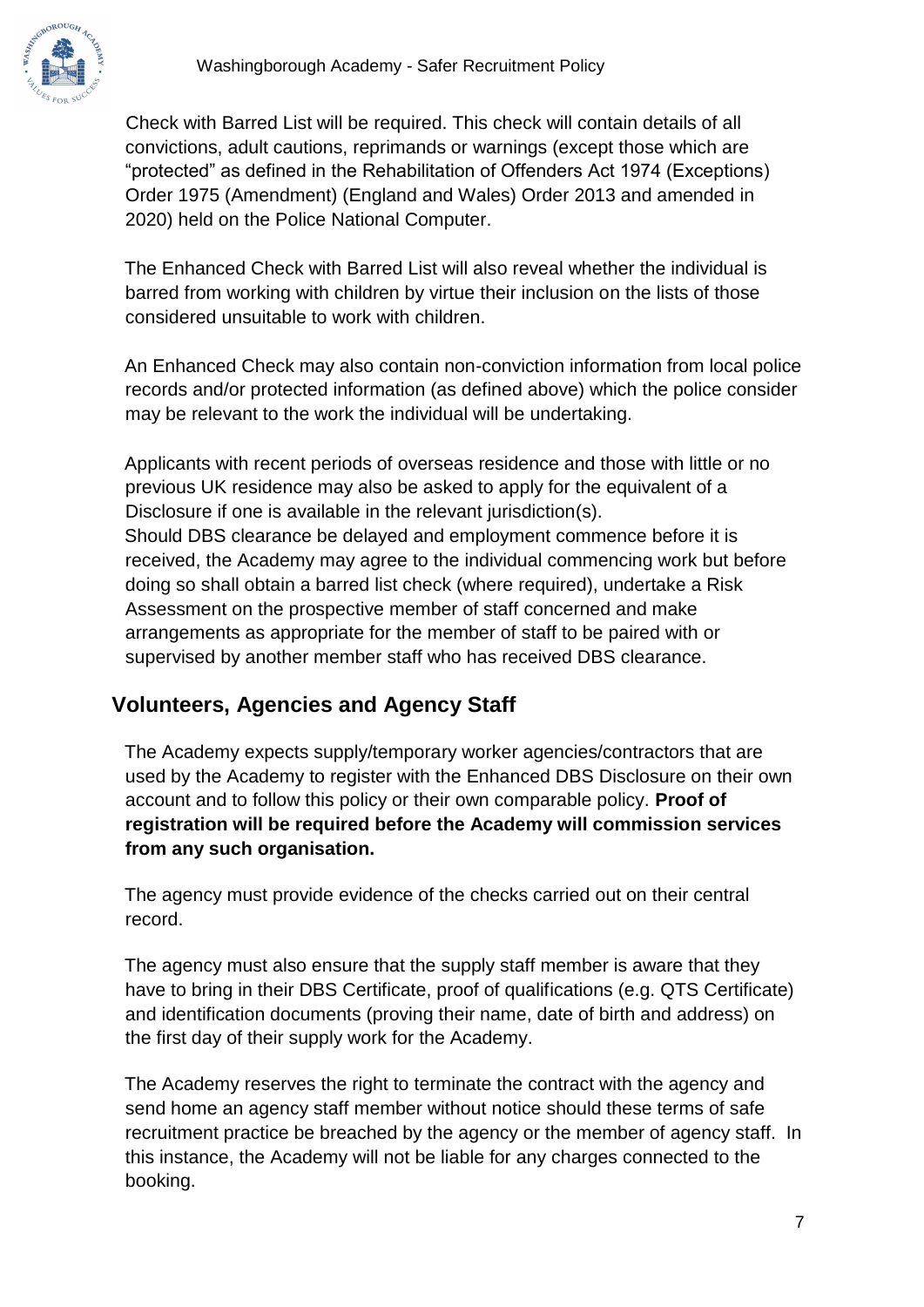

All Volunteers who have direct contact with children on a regular basis will be required to have a DBS check. The School Business Manager will apply a risk assessment to assess the need for an enhanced DBS check on an individual basis.

## **Suitability declaration form (disqualification)**

In accordance with the DfE Disqualification under the Childcare Act 2006 guidance regarding the Childcare Act 2006 schools are specifically required to establish that members of staff are not disqualified from working with children who have not yet reached the age of 8 in order to comply with the Childcare Act 2006 and the Childcare (Disqualification) and Childcare (Early Years Provision Free of Charge) (Extended Entitlement) (Amendment) Regulations 2018.

Individuals employed within one of the 'relevant settings' listed below, will be required to complete and submit a Suitability Declaration Form upon, declaring that they are not disqualified from undertaking such work upon appointment:

- Staff providing childcare to a child from birth until 1 September following a child's fifth birthday. This will include staff who provide education in nursery and reception classes and/or any supervised activity for these children, which occurs during or outside of school hours, such as breakfast clubs, lunchtime supervision and after school care provided by the Academy.
- Individuals providing childcare to children aged between 5- and 8-years old outside of an education setting. This means staff providing breakfast club or after school provision for children within this age bracket. It does not include staff who teach these children during the school day, nor does it include any extended school hours for co-curricular learning activities such as the Academy's choir or a sports team.
- Staff directly concerned with the management of the above childcare. This includes the Headteacher, and may also include other members of the Academy's leadership team and any manager, supervisor, leader to volunteer responsible for the day-to-day management of the provision.

Should you need to, you can find out more about disqualification in the Department for Education's guidance:

[https://www.gov.uk/government/publications/disqualification-under-the-childcare](https://www.gov.uk/government/publications/disqualification-under-the-childcare-act-2006)[act2006](https://www.gov.uk/government/publications/disqualification-under-the-childcare-act-2006)

#### **Rehabilitation of Offenders Disclosure**

The Academy will not unfairly discriminate against any applicant for employment on the basis of conviction or other details revealed. The Academy makes appointment decisions on the basis of merit and ability. If an applicant has a criminal record this will not automatically debar him/her from employment within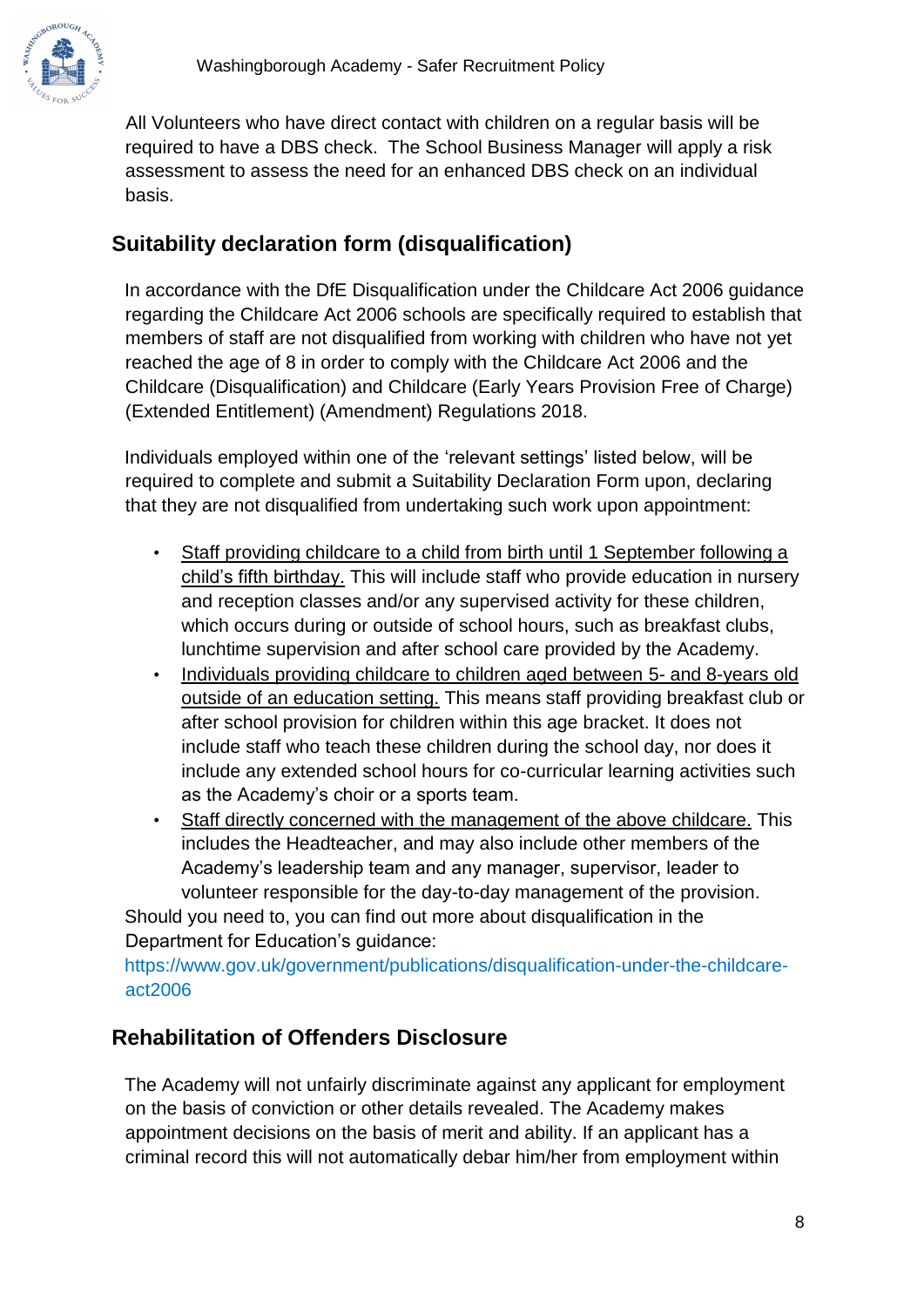the Academy. Instead, each case will be decided on its merits in accordance with the objective assessment criteria.

In view of the fact that all positions within the Academy will amount to "regulated positions", all applicants for employment must declare all previous convictions and adult cautions (except those which are "protected" as defined in the Rehabilitation of Offenders Act 1974 (Exceptions) Order 1975 (Amendment) (England and Wales) Order 2013 and amended in 2020). A failure to disclose a previous conviction or adult caution may lead to an application being rejected or, if the failure is discovered after employment has started, may lead to summary dismissal on the grounds of gross misconduct. A failure to disclose a previous conviction may also amount to a criminal offence.

Under the relevant legislation, it is unlawful for the Academy to employ anyone who is included on the lists, maintained by the DfE and the Department of Health, of individuals who are considered unsuitable to work with children. In addition, it will also be unlawful for the Academy to employ anyone who is the subject of a disqualifying order made on being convicted or charged with the following offences against children: murder, manslaughter, rape, other serious sexual offences, grievous bodily harm or other serious acts of violence.

It is a criminal offence for any person who is disqualified from working with children to attempt to apply for a position within the Academy. If:

- the Academy receives an application from a disqualified person;
- is provided with false information in, or in support of an applicant's application; or
- the Academy has serious concerns about an applicant's suitability to work with children,

it will report the matter to the Police, DBS and/or the DfE.

### **Assessment Criteria**

In the event that relevant information (whether in relation to previous convictions or otherwise) is volunteered by an applicant during the recruitment process or obtained through a disclosure check, the Academy will consider the following factors before reaching a recruitment decision:

- whether the conviction or other matter revealed is relevant to the position in question;
- the seriousness of any offence or other matter revealed;
- the length of time since the offence or other matter occurred:
- whether the applicant has a pattern of offending behaviour or other relevant matters;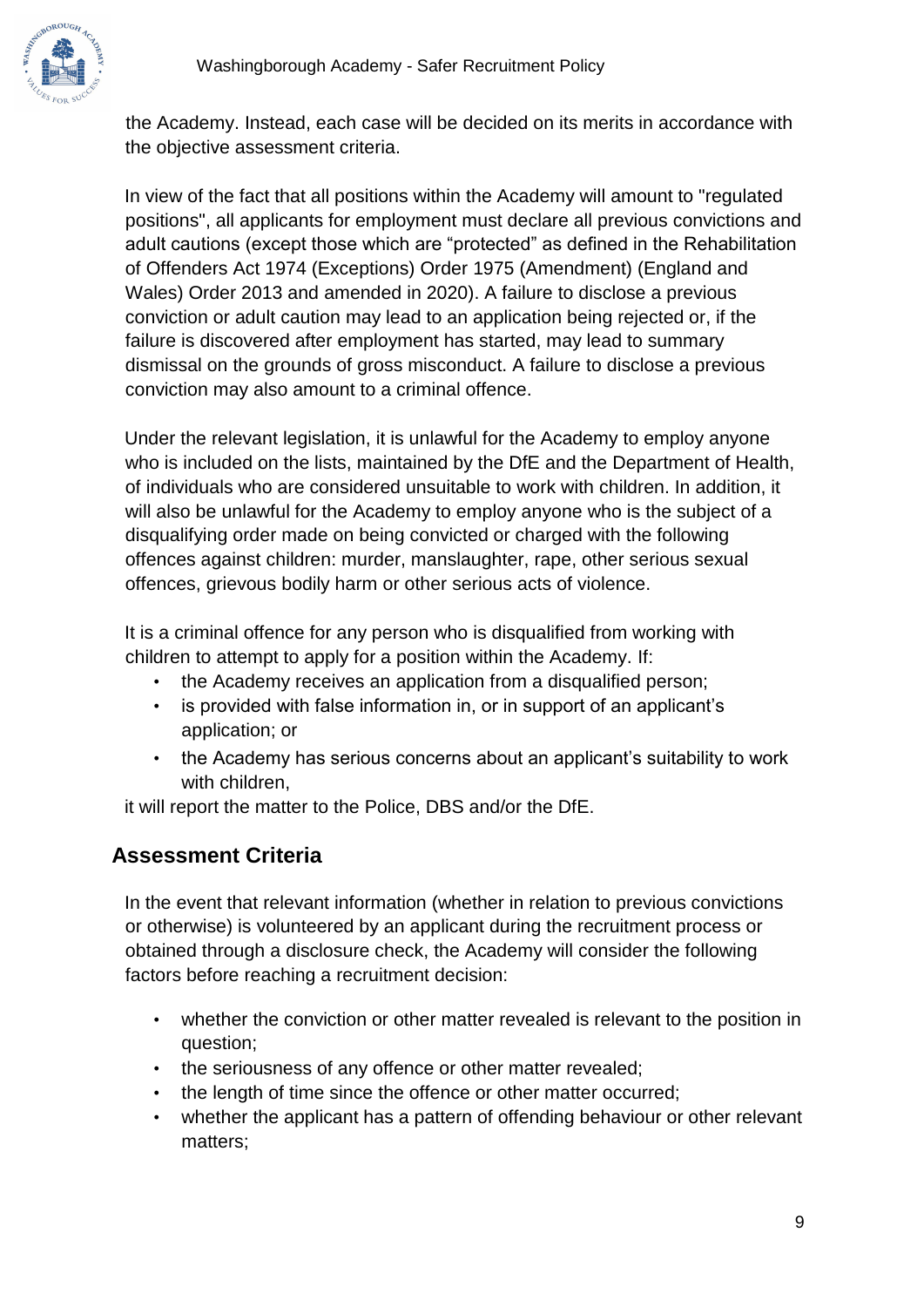

- whether the applicant's circumstances have changed since the offending behaviour or other relevant matters; and
- the circumstances surrounding the offence and the explanation(s) offered by the convicted person.

If the post involves regular contact with children, it is the Academy's normal policy to consider it high risk to employ anyone who has been convicted at any time of any the following offences:

- against adults: murder, manslaughter, rape, other serious sexual offences, grievous bodily harm or other serious acts of violence;
- against children or adults: serious class A drug-related offences, robbery, burglary, theft, deception or fraud.

If the post involves access to money or budget responsibility, it is the Academy's normal policy to consider it a high risk to employ anyone who has been convicted at any time of robbery, burglary, theft, deception or fraud.

If the post involves some driving responsibilities, it is the Academy 's normal policy to consider it a high risk to employ anyone who has been convicted of drink driving within the last 10 years.

### **Assessment Procedure**

In the event that relevant information (whether in relation to previous convictions or otherwise) is volunteered by an applicant during the recruitment process or obtained through a disclosure check, the Academy will carry out a risk assessment by reference to the criteria set out above. The assessment form must be signed by the Headteacher of the Academy before a position is offered. If an applicant wishes to dispute any information contained in a Disclosure, they can do so by contacting the DBS directly. In cases where the applicant would otherwise be offered a position were it not for the disputed information, the Academy will, where practicable, defer a final decision about the appointment until the applicant has had a reasonable opportunity to challenge the Disclosure information.

### **Retention and Security of Disclosure Information**

The Academy's policy is to observe the guidance issued or supported by the DBS on the use of Disclosure information.

In particular, the Academy will:

• store Disclosure information and other confidential documents issued by the DBS in locked, non-portable storage containers, access to which will be restricted to members of the Academy's senior leadership team and the Headteacher's personal assistant;